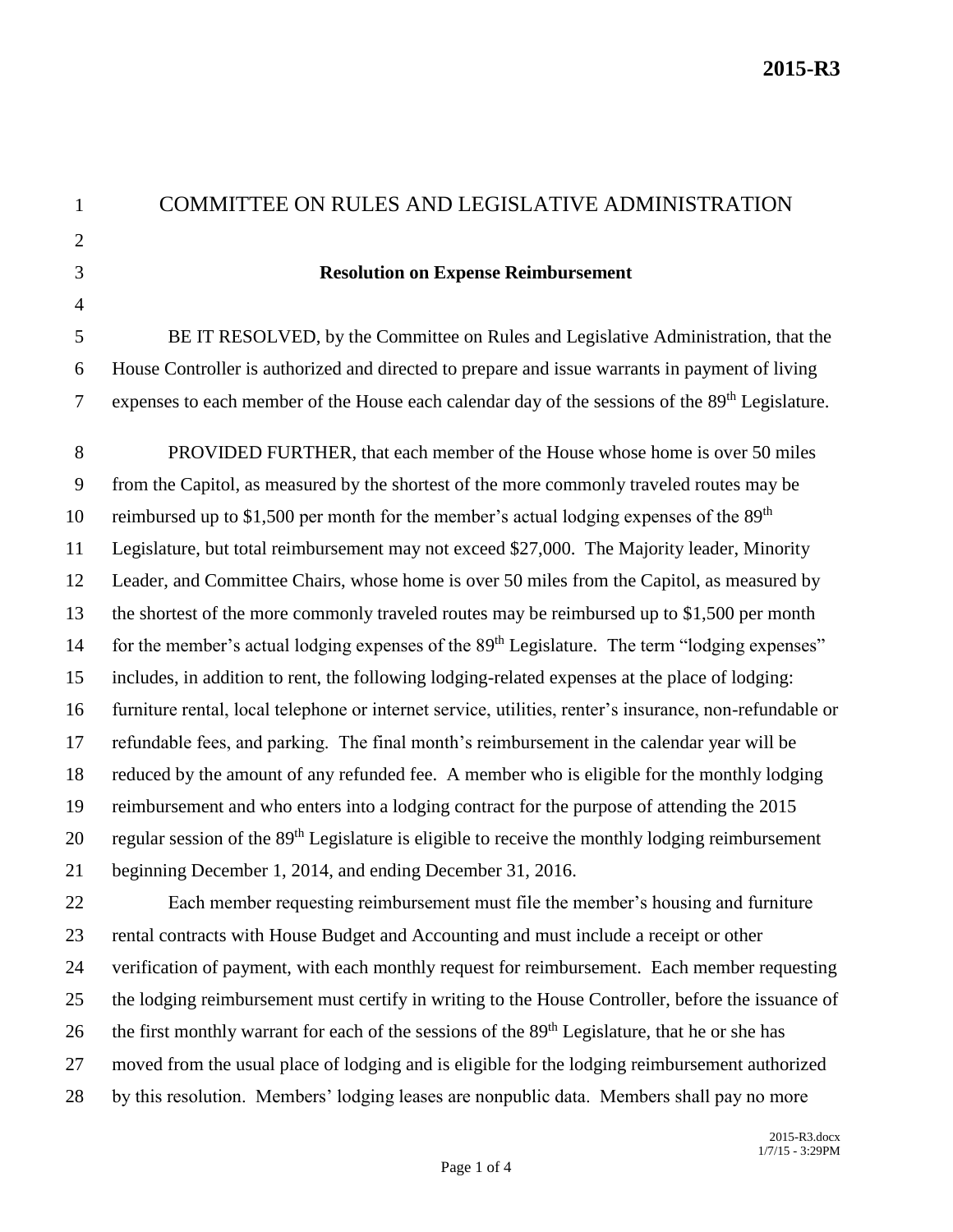**2015-R3**

than market rates when leasing commercial or noncommercial lodging units. Upon request,

House Budget and Accounting may enter into agreements to provide lodging services for

Members. Under such an agreement the House may make payments directly to lessors for

session or interim lodging, furniture or parking for a member and direct payments are subject to

all the limits or requirements that apply to reimbursement of the comparable expenses under this

resolution.

7 During the sessions of the 89<sup>th</sup> Legislature, a member may be reimbursed for the expense of overnight lodging in the vicinity of the Capitol Complex on a night when the member is required to remain at the Capitol Complex to conduct legislative business or for reasons of safety. The reimbursement may not exceed \$125.00 per night. The reimbursement request must be in writing, accompanied by a receipt or other verification of payment, and approved by the Speaker.

 PROVIDED FURTHER, that each member of the House whose home is over 50 miles from the State Capitol, as measured by the shortest of the more commonly traveled routes, may be reimbursed for travel to and from the member's place of residence at the same rate per mile as the standard federal mileage rate. Each member of the House who resides more than 125 miles from the State Capitol may be reimbursed for the actual expense of air travel between his or her place of residence and the State Capitol instead of actual mileage for the travel, upon presentation of a voucher. If the member travels in a personal aircraft, the travel reimbursement may not exceed the amount of reimbursement that would be payable for the trip by automobile. During sessions, a qualifying member is entitled to this travel reimbursement upon request for actual trips taken, not to exceed one round trip per week of a regular or special session. During interims, this reimbursement is available to a qualifying member only for business at the Capitol authorized and approved under the rules committee's Policy on the Payment of Per Diem Living Expenses during Interims.

 PROVIDED FURTHER, that when a member or employee is authorized to travel within the state on legislative business and official duties of the office, reimbursement for lodging may not exceed \$125.00 per night. However, when members or employees are attending a meeting or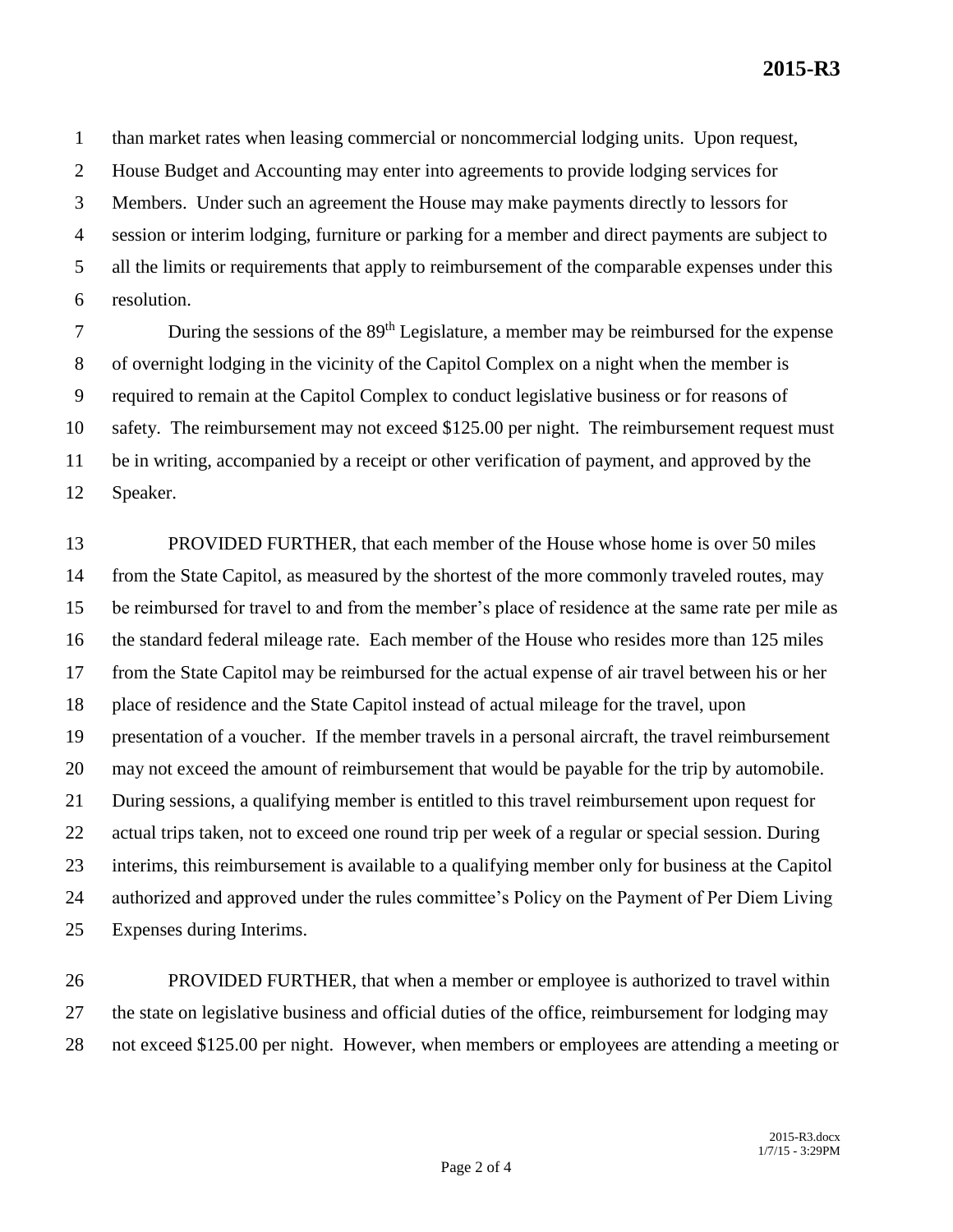**2015-R3**

 conference within the state, they may be reimbursed up to \$135.00 per night at the site of the meeting or conference.

PROVIDED FURTHER, that during the 2015 and 2016 interims of the 89<sup>th</sup> Legislature each member of the House may receive, upon written request, travel reimbursement for constituent service travel within the member's legislative district, within any county that is in any part of the member's legislative district, or within any county that is adjacent to a county that is in any part of the member's legislative district, up to a monthly maximum amount based upon the actual size of the district. The maximum reimbursement must be computed at the standard federal mileage rate per square mile per month, with a minimum allowable amount of \$100 and a maximum allowable amount of \$850 per month. Members may receive an additional \$100 monthly travel reimbursement in excess of the maximum for each increment of 1,000 square miles for which their district size exceeds 1,000 square miles. Reimbursements must be for actual miles travelled and at the federal mileage rate.

 PROVIDED FURTHER, that during the 2015 and 2016 sessions and during the interims 15 of the 89<sup>th</sup> Legislature, the Speaker's advance approval is required for per diem and reimbursement of expenses for all out-of-state travel by a member or employee.

 PROVIDED FURTHER, that during the 2015 and 2016 interims, a member of the House who is traveling away from the member's home to conduct business authorized and approved under the rules committee's Policy on the Payment of Per Diem Living Expenses During Interims may be reimbursed for actual expenses in the same manner as House employees, except 21 as otherwise provided in this resolution. During the sessions of the 89<sup>th</sup> Legislature, a member may be reimbursed for actual expenses for authorized travel on legislative business away from the Capitol in the same manner as House employees, except as otherwise provided in this resolution. The manner of authorization is as provided in the Policy on the Payment of Per Diem Living Expenses during Interims. The reimbursement is in addition to per diem expense allowances.

 PROVIDED FURTHER, that during sessions and interims a member may not receive reimbursement for food expenses on any day that the member receives per diem. If the House